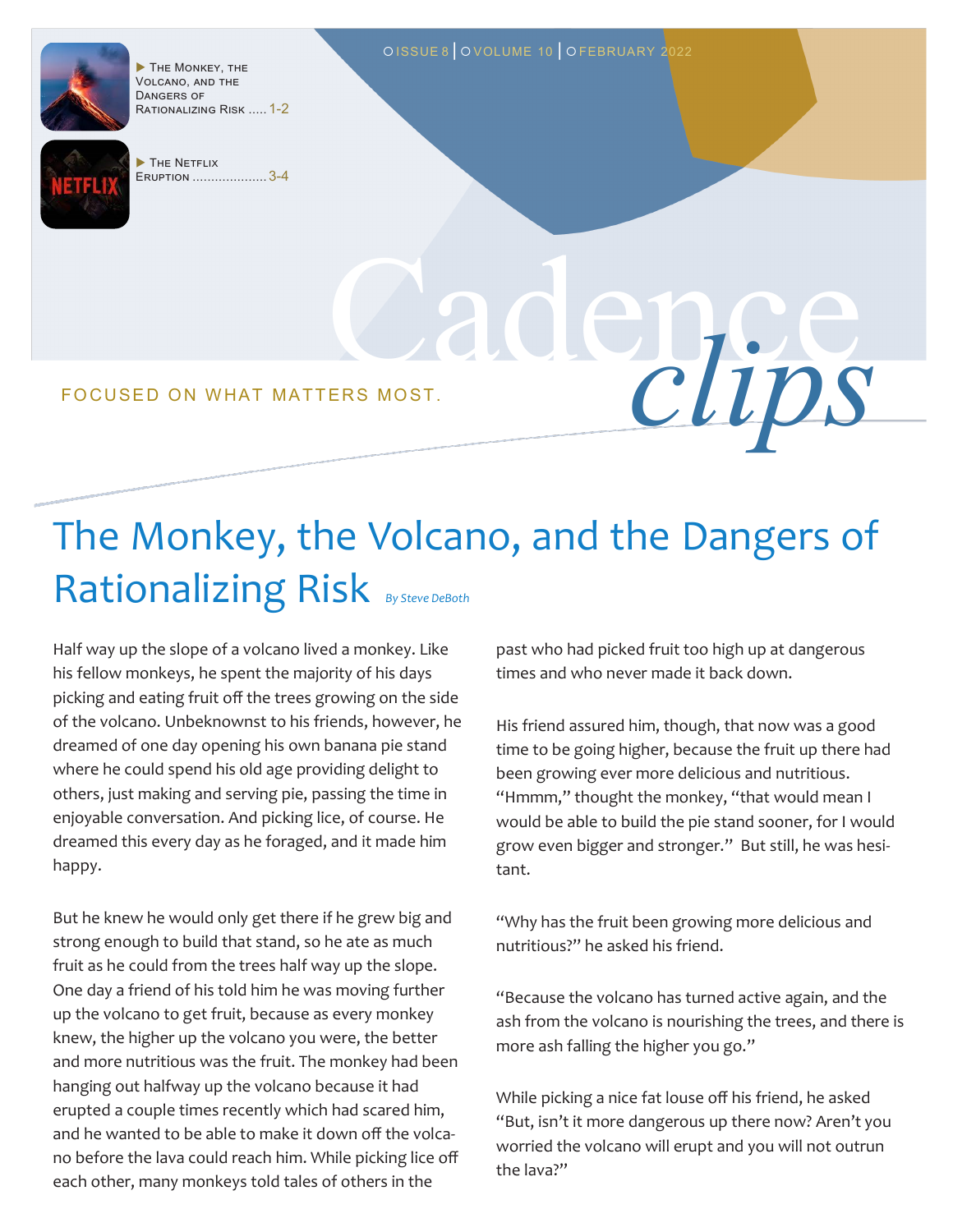"Pshaw," said his friend. "The volcano let a little lava out a few years ago, and nobody really got hurt. A couple years ago it let out A LOT of lava and it was pretty scary for a while, but then it stopped as quickly as it started and the fruit nearest the top grew LIKE CRAZY. I'm pretty sure it's done erupting now for a while, and besides, if I think the volcano will erupt again, I'll just move lower." And with that, his friend was off, moving higher up the volcano under the wistful eyes of the monkey.

Days passed, and not only was there no new eruption, the monkey saw more and more of his troop heading higher every day. "Come on!" they yelled, "You don't want to miss it! The fruit is more nutritious and delicious than ever!"

Finally, he couldn't take it anymore. He could look up the mountain and see all his friends, laughing and frolicking and swinging, eating the fruit that was more delicious than ever. He could feel the rumblings of the volcano, but the lava from the last two eruptions had cooled and was already a distant memory. "I can get my pie stand so much faster if I were bigger and stronger," he thought, and started moving up the slope.

He had not reached his friends yet when he saw a very old monkey walking down the volcano.

"Hey! Where are you going?" asked the monkey. "Isn't the fruit at the top more delicious and nutritious than ever?"

"Oh my yes, my young friend, it is," said the very old monkey, continuing down the slope.

"Then why are you going down the volcano?" he asked.

"Because," replied the very old monkey, "I've lived through many eruptions, and some of them have injured me and it's taken years and years to heal. The last one nearly got me, and I feel foolish I was in that position in the first place. I should know better, so I am going to move to a safer place before the next eruption finishes me off for good." And like that, he disappeared behind a tree.

The monkey knew he was taking a big risk by going higher, but he promised himself he would only stay and eat the fruit long enough to get big and strong, and then he too would return down the volcano to build his pie stand far sooner than he'd ever dreamed. He kept going higher, right toward the top, where the fruit was even more nutritious and delicious then he'd imagined. He knew the rumblings meant that the volcano COULD blow, but it seemed like everyone was still OK, and besides, many monkeys that knew a lot more about volcanos than he did said right at the top was still the best place to pick fruit.

Even though the volcano had erupted a couple times in the past few years, the build-up inside the cone was more intense than it had ever been. When it did erupt, the lava flowed faster and stronger than anticipated and none of the monkeys at the top could outrun the lava this time. Every risk-taking monkey assumes it will be able to flee the danger in time, and although sometimes it can, the day inevitably arrives when it can't.

When the new lava toward the top finally cooled and the fast-growing trees reappeared with all that new volcanic soil helping them create fruit even more delicious and nutritious than before the eruption, the old monkey made his way back up the slope. He was wise enough to know he was lucky to have avoided the danger when he did, even though he gave up some really great fruit for a little bit. In the end, living to eat the best fruit another day was worth it.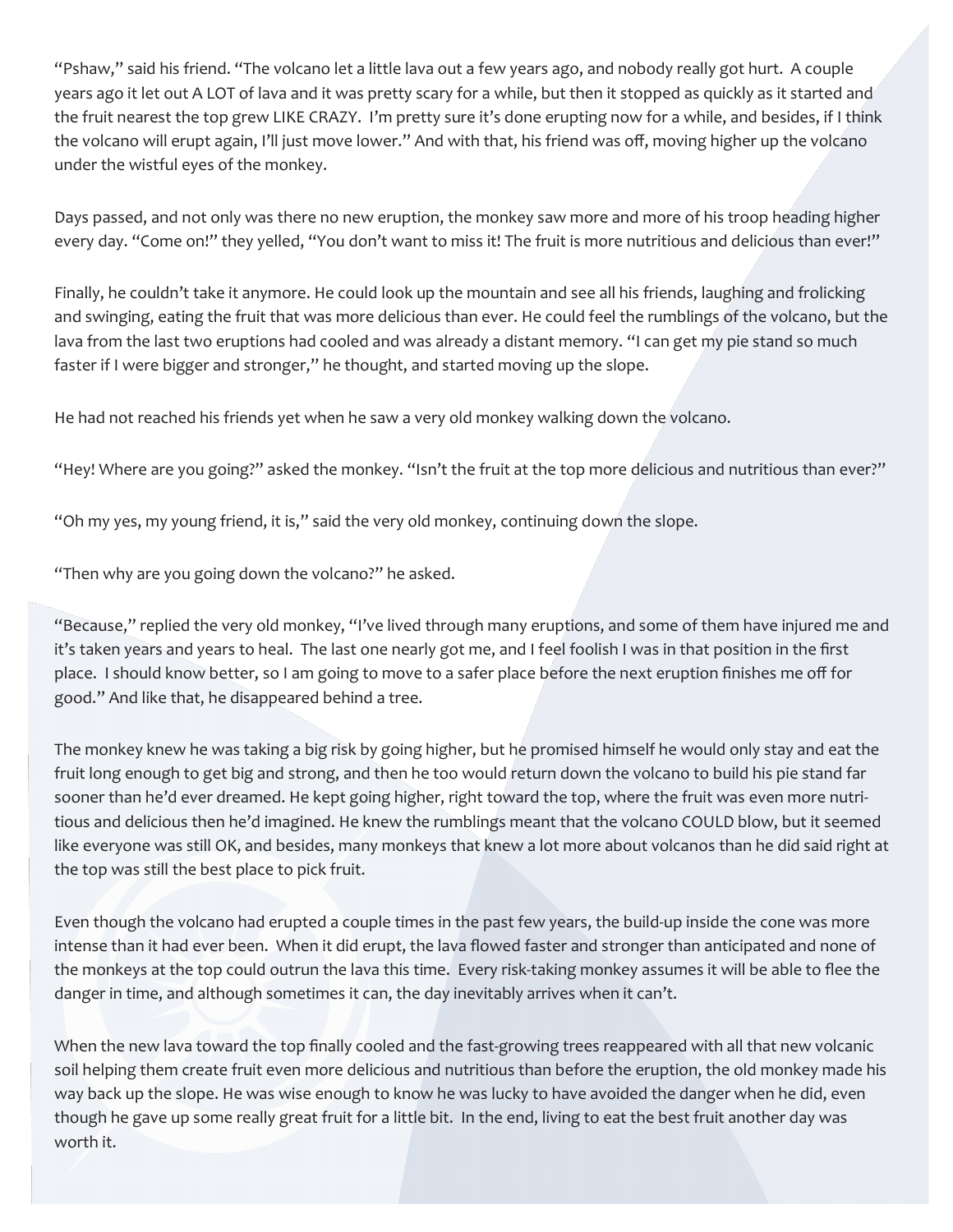## The Netflix Eruption *By Casey Clarke*

As we addressed in the Monkey and the Volcano parable, there eventually comes a time when extreme volcanic pressure releases itself all at once. Markets are no different. Extreme buying pressure over time inevitably leads to sudden eruptions that send prices falling; in many cases faster than they went up. In markets as with volcanos, energy and volatility doesn't disappear, it simply transmutes into another form. If you've been paying attention to financial markets the last few weeks, you've probably picked up on the fact that this process seems to be playing out currently.

Netflix has been a good example of just how suddenly risk can materialize. After a steady march higher in recent years, very much in sync with the broader stock market bubble, fortunes for shareholders abruptly changed. In a matter of weeks Netflix stock was down as much as -50%, bringing the share price all the way back to where it was in early 2018. That's almost four years of gains gone in 10 weeks. This is observation number one. When it happens, it can happen fast.



Observation number two is thinking about the psychology that's now in play and the options shareholders are faced with. Option 1 would be to sell the stock, take recent losses, and move on. Of course, this would make sense if the investor felt there was more downside ahead and wanted to avoid further losses. Option 2 would be to hold the shares and hope for a recovery in price. This of course would make sense if the investor felt the business prospects were still good for Netflix, the share price was fair, and the recent volatility was short-lived.

Although these choices seem pretty straightforward and simple, getting there isn't quite so easy. First, it's extremely difficult to stay calm and collected in the face of a -50% decline. Investors can have a very hard time making sound longterm decisions in the face of scary short-term volatility. Emotion tends to trump logic which leads many to sell good investments at very inopportune times (the same emotional response that leads most to buy them at less-than-ideal times). For others, selling what they recently bought because it went down in price is synonymous with admitting they were wrong. As we know, this can be challenging for some, which causes them to hold onto declining investments for much longer than they should. Again, if the investment made good sense when it was made and prospects continue to look good, then this might not necessarily be detrimental to long-term success. The problem arises when this isn't the case. Investors can have a very difficult time changing their mind in the face of changing facts and circumstances.